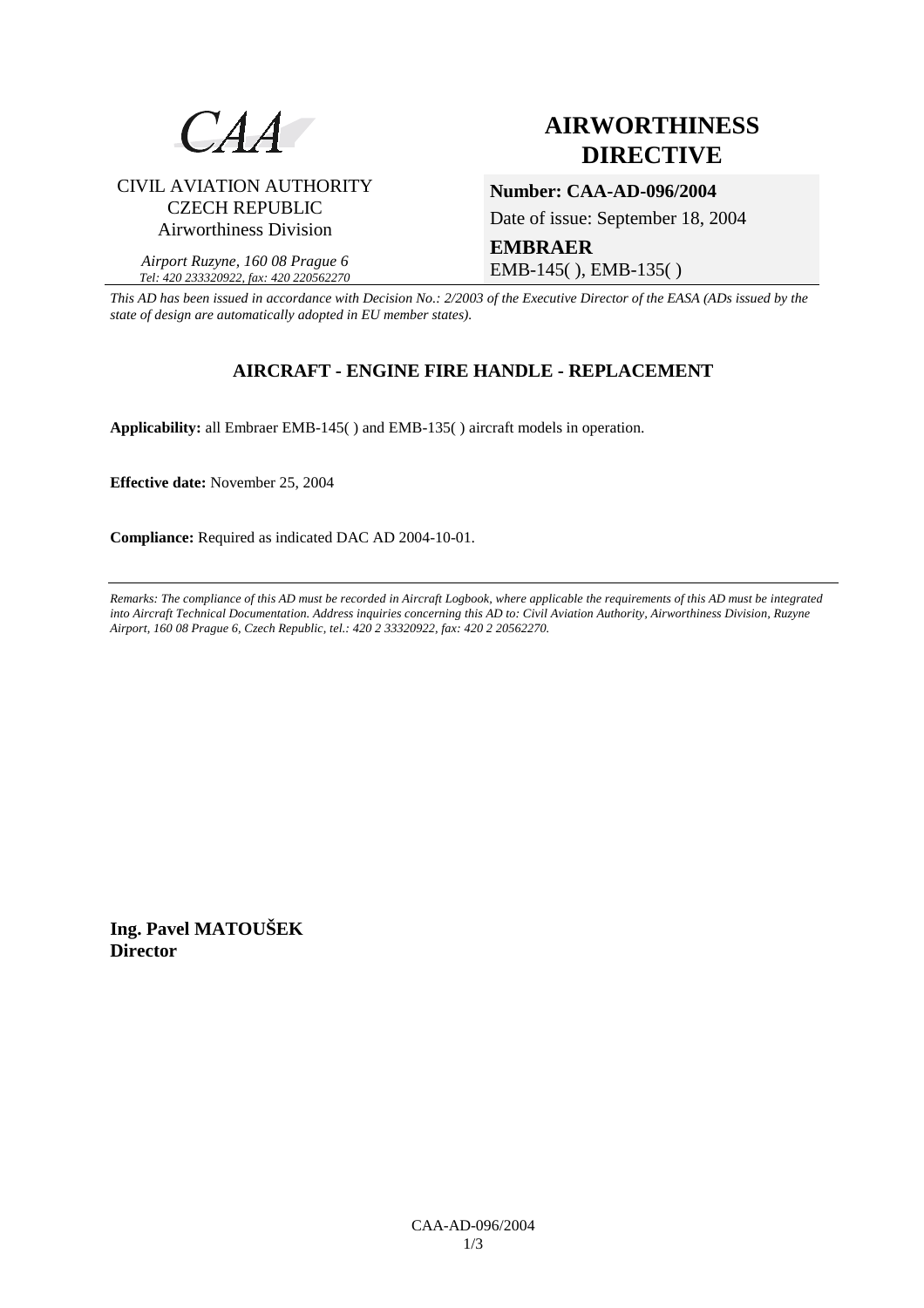#### **BRAZILIAN AIRWORTHINESS DIRECTIVE AD No.: 2004-10-01**

#### **EFFECTIVE DATE: 30 Oct. 2004**

The following Airworthiness Directive (AD), issued by the Departamento de Aviação Civil (DAC) in accordance with provisions of Chapter IV, Title III of Código Brasileiro de Aeronáutica - Law No. 7,565 dated 19 December 1986 - and Regulamento Brasileiro de Homologação Aeronáutica (RBHA) 39, applies to all aircraft registered in the Registro Aeronáutico Brasileiro. No person may operate an aircraft to which this AD applies, unless it has previously complied with the requirements established herein.

#### **AD No. 2004-10-01 - EMBRAER - Amendment 39-1041.**

#### **APPLICABILITY:**

This Airworthiness Directive is applicable to all Embraer EMB-145( ) and EMB-135( ) aircraft models in operation.

#### **CANCELLATION / REVISION:**

Not applicable.

#### **REASON:**

It has been found the occurrence of cases of failure of the engine fire handle internal circuit, which can result on nonclosure of the fuel shut-off valves and failure of the extinguisher agent discharge in case of engine fire indication.

Since this condition may occur in other airplanes of the same type and affects flight safety, a corrective action is required. Thus, sufficient reason exists to request compliance with this AD in the indicated time limit without prior notice.

#### **REQUIRED ACTION:**

Inspection and replacement, if needed, of the engine fire handles.

#### **COMPLIANCE:**

Required as indicated below, unless already accomplished.

**(a)** Within the next 1000 flight hours or 180 calendar days, whichever occurs first, after the effective date of this AD, inspect the engine fire handles to verify the P/N installed.

**(1)** If the handles installed are of P/N 1-7054-2 or 2-7054-2, replace them before next flight with new ones bearing P/N 1-7054-1 or 2-7054-1, respectively.

**(2)** If the handles installed are not of P/N 1-7054-2 or 2-7054-2, no further action is required.

**(b)** After the effective date of this AD, it is not allowed to install the engine fire handles P/N 1-7054-2 or 2-7054-2 on any Embraer EMB-145( ) or EMB-135( ) aircraft model.

The detailed instructions and procedures to accomplish this AD are described in the Embraer Service Bulletins Nos. 145-26-0012, original issue, or 145LEG-26-0003, original issue, or further revisions approved by the CTA.

Record compliance with this AD in the applicable maintenance log book.

#### **CONTACT:**

For additional technical information, contact: Centro Técnico Aeroespacial - CTA Instituto de Fomento e Coordenação Industrial - IFI Divisão de Homologação Aeronáutica - FDH Praça Mal. Eduardo Gomes, 50 - Vila das Acácias Caixa Postal 6001 Fax: 55 (12) 3941-4766 12231-970 - São José dos Campos - SP, BRAZIL. e-mail: pds@ifi.cta.br For acquisition, contact: Departamento de Aviação Civil - DAC